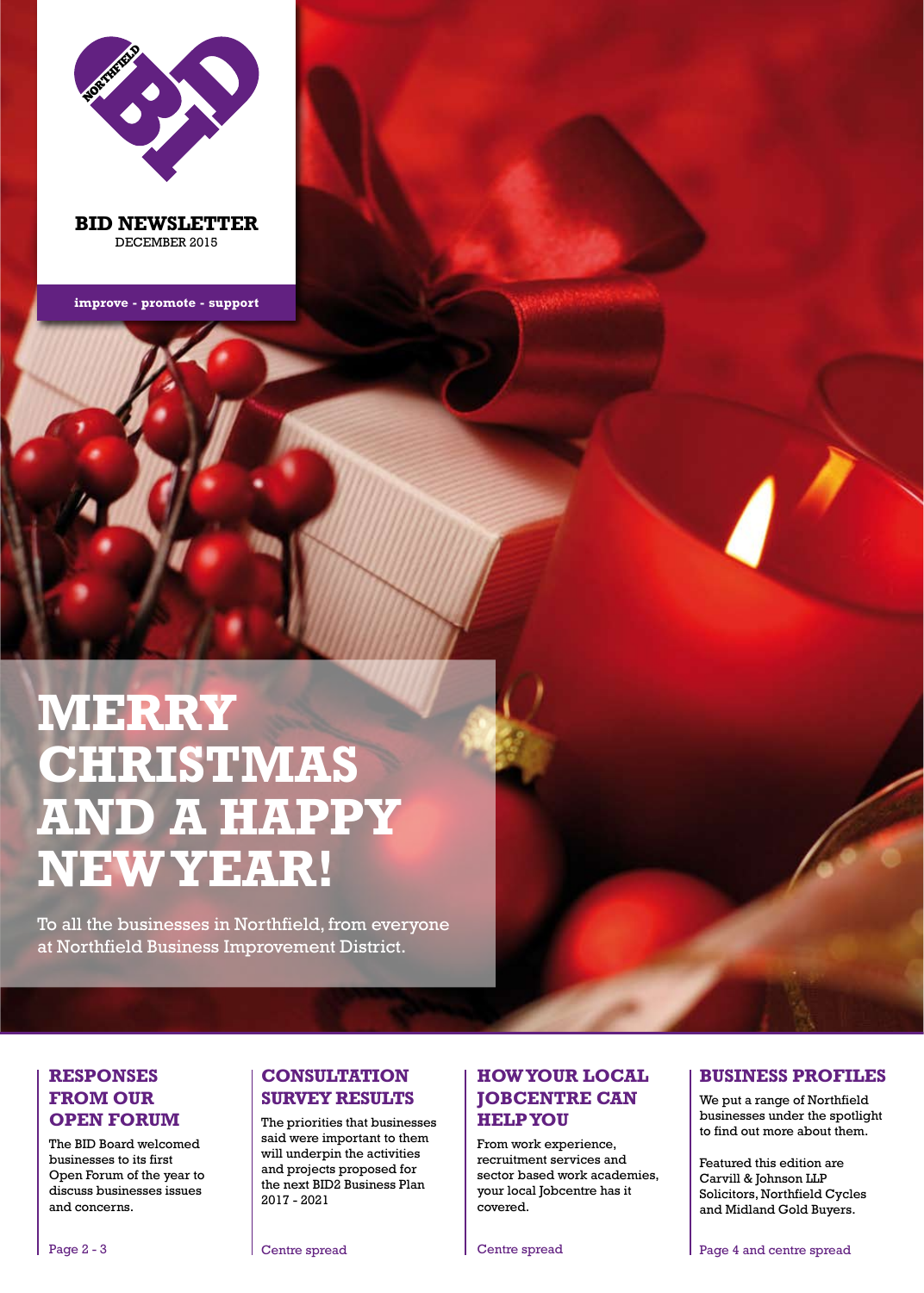# **Responses from our Open Forum**

5th October at the Black Horse saw the BID Board welcome businesses to its first Open Forum of the year to discuss businesses issues and concerns pertaining to the services that the BID carries out on their behalf.

14 businesses and 20 of their representatives took the opportunity to use this forum to voice concerns and have lively discussions ranging from the cost of providing a deep cleansing street cleaning of the

#### **You said...**

A minority of businesses felt that the **'deep clean & jet washing'**  of the pavements was not a viable service for the BID to provide and felt that this service should be provided by the City Council as part of their street cleaning duties.

#### **We did...**

BCC's Fleet & Waste Management service are obliged to provide a statutory duty for street cleaning. Their duties to the BID are to:

- $\checkmark$  Clean the Streets within the defined BID area;
- $\checkmark$  Remove racist or offensive graffiti (by request) within defined timescale;
- $\checkmark$  Emptying & maintenance of litter bins.

The BID provided an additional service of deep cleaning and jet washing the town centre to visually improve its appearance.

#### **You said...**

Edge Academy – free school. Addressing the rumours of it being a school for 'naughty children'.

# **We did...**

The BID recently met with the Project Officer and the principal of the school to discuss the issues raised with the academy provision that was scheduled to open its doors to 140 local school children (11-16 years) and 40 members of staff. The school is intended to provide a temporary measure for children who have special needs, have low levels of disruption, school refusers and provide an education facility for those who may be at risk of permanent exclusion. This will not be a pupil referral unit. The school will open for June/July and fully open from September 2016.

The school is aware of the "negative" perception attached to location, and offered to personally visit the businesses next to 946 Bristol Road South to allay any concerns from the businesses.

high street; who should be responsible in providing festive lights and Christmas trees; parking issues for staff and customers; anti-social behaviour from street drinkers to the feasibility of considering a regular outdoor markets.

The discussions from the meeting have been summarised below:

### **You said...**

What is the future of Prices Square and the potential for an Outdoor Market for Prices Square.

## **We did...**

The site has been recommended for mixed use developments. Discussions are still ongoing with BCC Planning & Regeneration.

- Operation of market stalls lies with Street Trading (BCC).
- Northfield is presently a restricted area for new trading licenses. If the restriction was to be lifted to allow a new license, this would require full BID support as well as the approval from Market Management (which will not be a foregone conclusion).
- In the interests of equity & fairness, it would not be possible to choose a "trader" randomly to take the license. Other traders would have to be given the opportunity to apply.

### **You said...**

Northfield Leisure Centre

## **We did...**

The leisure centre will be demolished but will be rebuilt upon the same site. The BID actively lobbied the City Council to ensure that the leisure centre remained within Northfield, rather than relocating to Longbridge town centre. It is estimated that once a demolition date has been decided upon, the rebuilding programme will take an estimated 18 months.

# **You said...**

Christmas Programme

#### **We did...**

The BID will be animating the town centre with Christmas lights and Christmas trees. An event has been planned for across the town centre on 19th December 2015, 1pm till 5pm.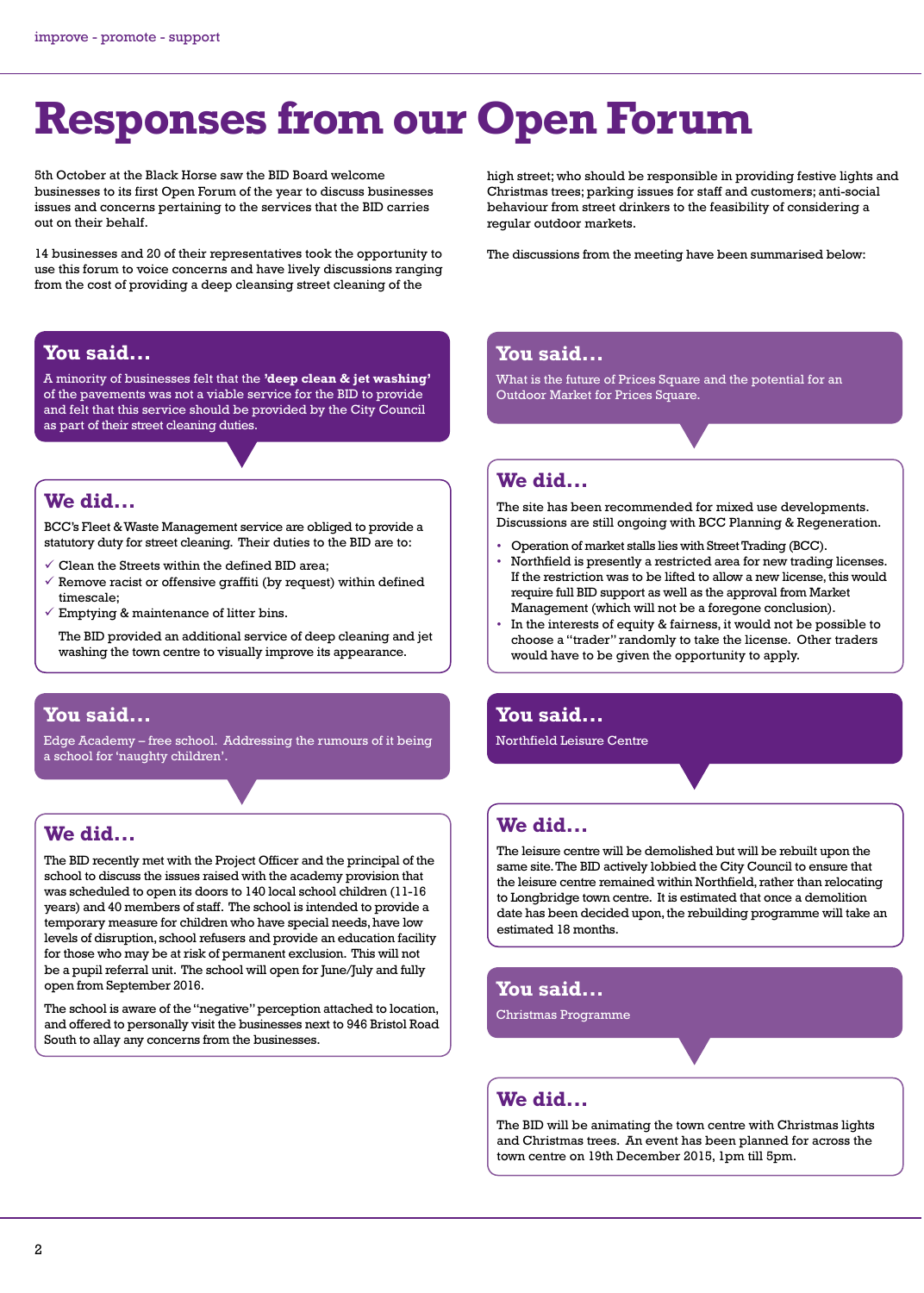#### **You said...**

Amey and BCC Highways – the condition of the paving slabs throughout the high street;

#### **We did...**

The BID Town Centre Manager is in regular contact with BCC Highways and Amey, and reports any incidents to them once notified. The BID Town Centre Manager also carries out inspections of the pavements with the Amey Highways Inspector who reports and responds to occurrences.

#### **You said...**

Loading and unloading bays

#### **We did...**

This is an issue for BCC Highways and District Services to undertake. This has been actioned to the Ward Councillors for Northfield and Weoley Wards.

#### **You said...**

Northfield needs a variety and diverse number of shopping outlets, with the ability to attract multi-national stores to keep Northfield a viable shopping centre.

#### **We did...**

This forms part of the Northfield Regeneration Framework. (www.birmingham.gov.uk/northfieldframework).

## **You said...**

Out of City businesses said that the summer events held last summer had not been as neither good nor effective as the events that had been delivered in the past. There always seems to be a concentration of events centred on Prices Square and Victoria Common.

# **We did...**

The BID does not normally deliver event activities. This is normally achieved in partnership with other Northfield community partner organisations. However, BID received positive feedback from customers that attended the BID events, especially on the last Saturday, where Titan (the robot) visited the town, with rave reviews. The BID will aim to spread its event programme throughout the town centre as from Christmas 2015.

#### **You said...**

Street drinkers & anti-social behaviour on Prices Square

#### **We did...**

Since September, the BID has been actively working with West Midlands Police and Birmingham City Council to explore the avenues available to combat and alleviate these incidences. These avenues will only be implemented should businesses be prepared to make a statement and be prepared to attend court to demonstrate to the police about how these incidences are affecting their trade.

## **You said...**

Number of independent businesses as compared to corporate businesses in Northfield.

### **We did...**

The charts below demonstrate the diversity of business sectors within Northfield.

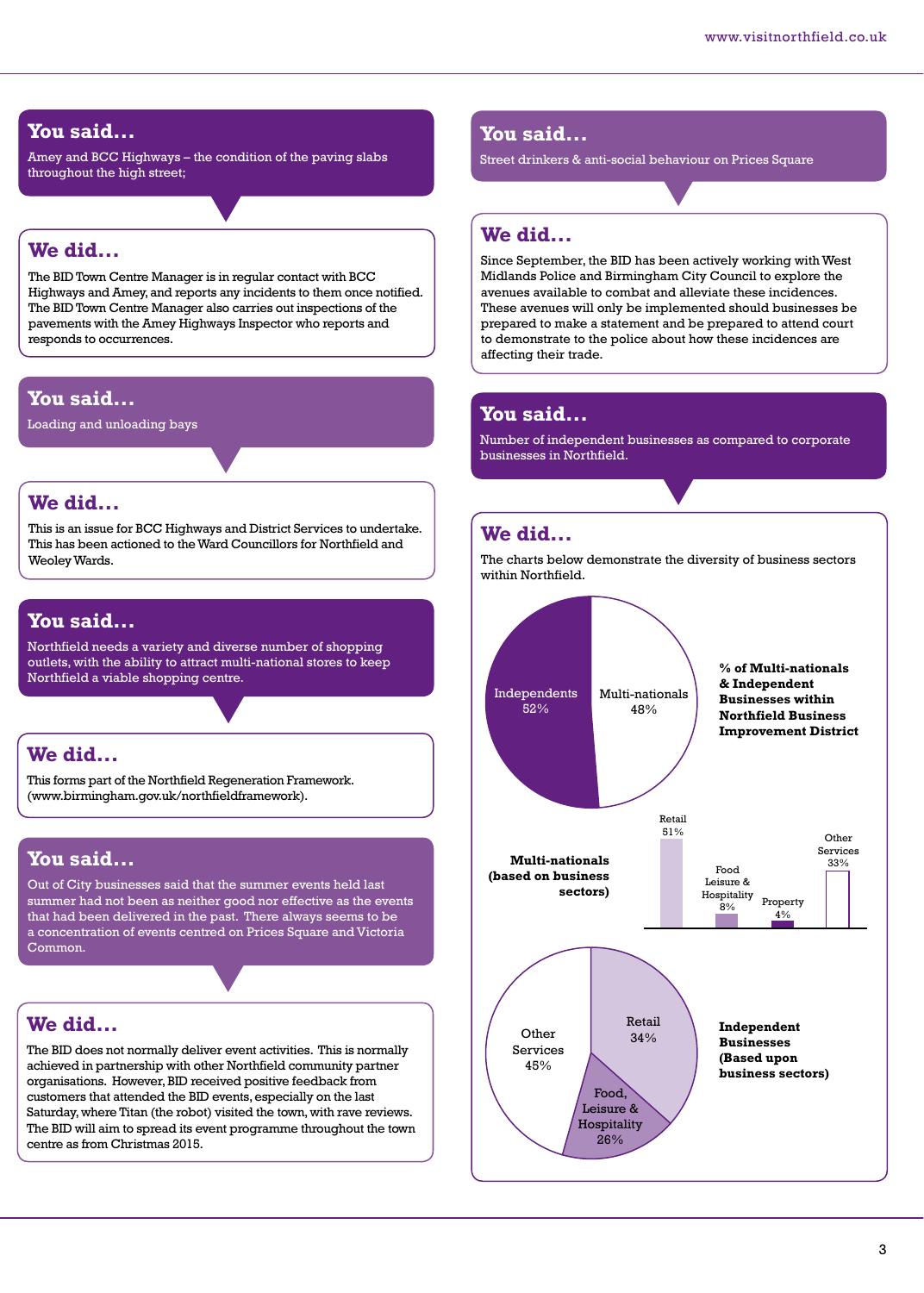NORTHEIM D

#### improve - promote - support www.visitnorthfield.co.uk

#### **Welcome to Northfield...**

Hello, my name is Matt and I am the newly appointed High Street Security Manager for Northfield BID.

I'm here to provide high visibility patrols along side West Midlands Police and to be a visual deterrent to retail crime.

Consultation Survey<br>
Records the and the act of the step within the survey My role is to provide an additional service to West Midlands<br>Police and working with you, to provide a reassuring presence<br>within the town centre. As I'm aiming to visit every business<br>within the BD,I will notify you of ho

If you see me, please feel free to say hello and let me know if there is anything that I can help you with.

I very much look forward to working with you over the next year, where together we can achieve more.



#### **How your local Jobcentre can help**

The Department for Work and Pensions (DWP) is working in partnership with Birmingham City Council to help promote job<br>and skill opportunities within the Northfield District. Central<br>to this plan is engaging with employers at a local level and<br>informing them of Jobcentre initiati

The Jobcentres are committed to the following initiatives to help employers find suitable candidates for their vacancies and help residents of the Northfield area enhance their employability skills.



# jobcentreplus

**Work Experience**

If your business is interested in supporting young people who<br>are looking for work and you are committed to engaging with<br>you community and developing local talent and skills, then<br>you should consider becoming a work exper

#### Benefits:

- Placements can last between 2 to 8 weeks and for up to 30<br>• IWP will continue to pay participants' benefits and cover<br>• DWP will continue to pay participants' benefits and cover<br>• Enhance your public profile by supportin
- 
- community. Identify potential talent to meet your own recruitment needs.

#### **Recruitment Services**

- Make use of your local Jobcentre's recruitment faci
- Group session rooms available for small to medium sized recruitments
- recrumments<br>Private interview rooms available
- 

**Sector-based work-academies**

• CV sifting service<br>• Free WT access within our offices<br>• Invitation to Jobs Fairs to promote your vacancies<br>• Advertise your jobs to millions of jobseekers who search<br>• Universal Jobmatch every week. Register on gov.uk/<br>



Designed to help meet your immediate and future recruitment needs as well as to recruit a workforce with the right skills to sustain and grow your business.

A sector-based work academy can last up to six weeks and has three key components:

• Pre-employment training- relevant to the needs of your

- business and sector A work experience placement of great benefit to both the individual and a business A guaranteed job interview
- 

The key feature of sector-based work academies is that they offer a flexible approach and can be adapted to meet the needs of your business.

# **BUSINESS**

#### **Birmingham Jobs Fund**

- 
- £1500 for employers who recruit a young person\*, aged 16-<br>24, to an Apprenticeship<br>• £2275 for employers who recruit a young person\*, aged 16<br>• £24, to other vacancies<br>• For more details go to www.birmingham.gov.uk/<br>• F
- \* Recruits would need to reside in a Birmingham Local Authority Post Code. Other conditions apply
- 

If you are interested in any of the above initiatives please<br>contact: Roger Varley, Employer Relationship Manager<br>Tel: 07768 356018 or email: roger.varley@dwp.gsi.gov.uk

Northfield BID recently surveyed businesses within the BID as part of its process of developing their business plan for BID2 renewal from 2017 - 2021. 100 businesses (50% of the total hereditaments) replied to the consultation survey and **Results November 2015** 

**Consultation Survey**

After listening to you and analysing the results, we have decided that the proposed BID2 programmes and projects priorities will be defined under the following areas:

**And Finally…**

• Campaigning for Northfield

**Support for Northfield BID2**

Northfield BID, but by other partner

Thank you for your input.

Marcia Greenwood BID Town Centre Manager

**Location** 609 Bristol Road South, Northfield, Birmingham B31 2NQ **About**

We buy and sell gold and jewellery. **What can you offer Northfield?**

Reasonably priced gold and other items of jewellery.

Handmade jewellery is our speciality- you draw it we will make it!

**Business profile - Northfield Cycles**

Northfield cycles is owned and run by Richard Tranter, who has worked with bikes since 14, starting as a Saturday lad at his local bike

shop then going on to open Northfield Cycles in 1996. **Northfield Cycles stock a**<br>massive selection of bikes massive selection of bikes. They have over 200 bikes on their shop floor. All are serviced ready to ride away.

No matter your cycling needs, they can sort you out whether it be a child's bike for a birthday or a MTB for that weekend of off roading

or even that commuting bike for work. They have got it

sorted! Their brands include:

• Giant • GT • Mongoose • Claud Butler • Falcon • Barracuda, • We are the People • HARO • and Big Daddy.

**Location** 956 Bristol Road South, Northfield, Birmingham B31 2PE

**About**

From the number of survey returns, 65% of the businesses that responded to the survey said that they were in favour of the BID continuing for a further 5 years.

In addition, we acknowledged that there were a number of suggestions and comments made within the survey returns that showed your concerns; some over activities that were not directly provided by

We aim to address these suggestions, issues and<br>concerns with those of you that raised these. Therefore,<br>concerns with those of you that raised these. Therefore,<br>we will be contacting each of the businesses separately<br>to d

Please feel free to contact us should you wish to discuss any aspect of the survey findings, and many thanks to those businesses that took the time to complete the survey, to help shape the BID2 Business Plan.

**When did you come to Northfield?** We have been in Northfield for

LD BUYERS

**What can you offer Northfield?** Here at Northfield cycles, w

believe in customer service.<br>That's why we do all of our<br>repairs NEXT DAY. No booking-in just drop in .<br>Next on ASS to come basis, next day collection.<br>Come basis, next day collection.<br>If you are a commuter, we know<br>hy imp

**When did you come to Northfield?** We opened in 1996. **One random fact**

Richard has won many cycle<br>races including two 6th places<br>and a 7th place at the 3 peaks<br>cyclo cross championships the<br>UK's toughest race. He was also<br>awarded 6th place in the World<br>under 23 cyclo cross champs<br>and also div

three years.

Marcia Greenwood

**Business profile - Midland Gold Buyers**



independent businesses;

within the BID, should the individual business require this.

voice is heard.